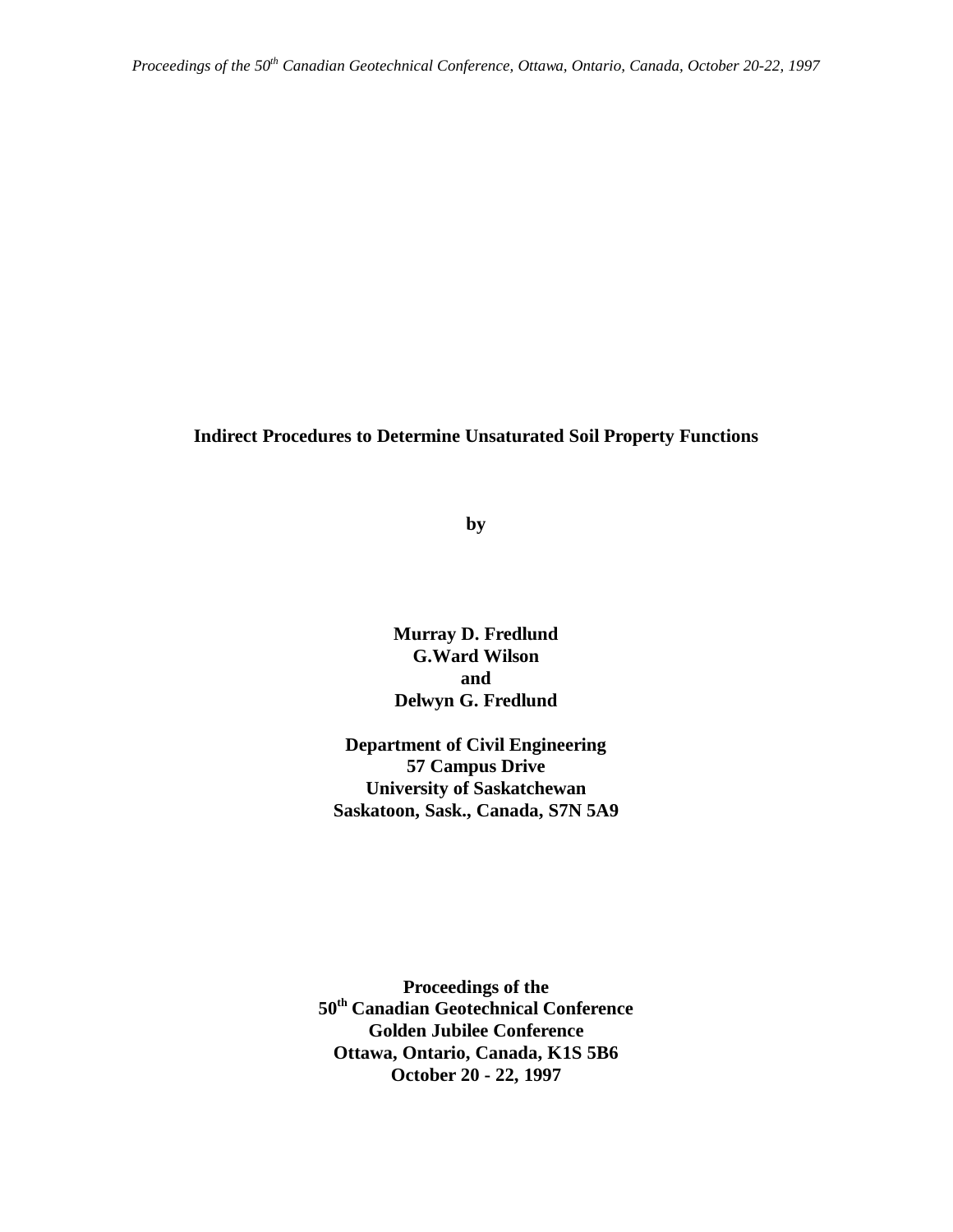## **INDIRECT PROCEDURES TO DETERMINE UNSATURATED SOIL PROPERTY FUNCTIONS**

Murray D. Fredlund, G.Ward Wilson, and Delwyn G. Fredlund *Department of Civil Engineering, University of Saskatchewan, Saskatoon, Sask., Canada*

## **ABSTRACT**

The implementation of unsaturated soil mechanics into engineering practice comes at a time when the geotechnical engineer is accepting a new soil mechanics paradigm. Computers and numerical modeling play a dominant role in responding to 'What if --- ?' scenarios to engineering problems. For many problems involving unsaturated soils, it is necessary to be able to input approximate unsaturated soil property functions into the numerical model. For many problems, these functions can be approximated from either a knowledge of the soil-water characteristic curve or the grain size distribution of the soils involved. Databases of previous test data, along with a knowledgebased system becomes an important part of determining the necessary input soil property functions This implementation procedure deviates somewhat from historical classical soil mechanics procedures but has proven to be an acceptable procedure for engineering practice.

# **RÉSUMÉ**

L'implantation des mécaniques de sols insaturés en pratique d'ingénierie se produit lorsque l'ingénierie géotechnique accepte un nouveau paradigme en sols mécaniques. Les ordinateurs et les modèles numériques jouent un rôle dominant dans les problèmes d'ingénierie en répondant au scénario "Qu'est-ce qui arriverait si?" Pour plusieurs problèmes impliquant des sols insaturés, il est nécessaire d'être capable d'introduire des fonctions approximatives des propriétés du sol insaturé au modèle numérique. Pour plusieurs problèmes, ces fonctions peuvent être estimées a partir de connaissance de la courbe caractérisque eau-sol ou de la distribution en grosseur de grains des sols impliqués. Les données de base de tests précédents de même que les systèmes de connaissance de base deviennent un facteur important dans la détermination des données nécessaires pour les fonctions des propriétés du sol. Cette procédure d'implantation dévie en quelque sorte des procédures historiques et classiques de mécaniques du sol mais s'avère cependant être une procédure acceptable pour la pratique en ingénierie.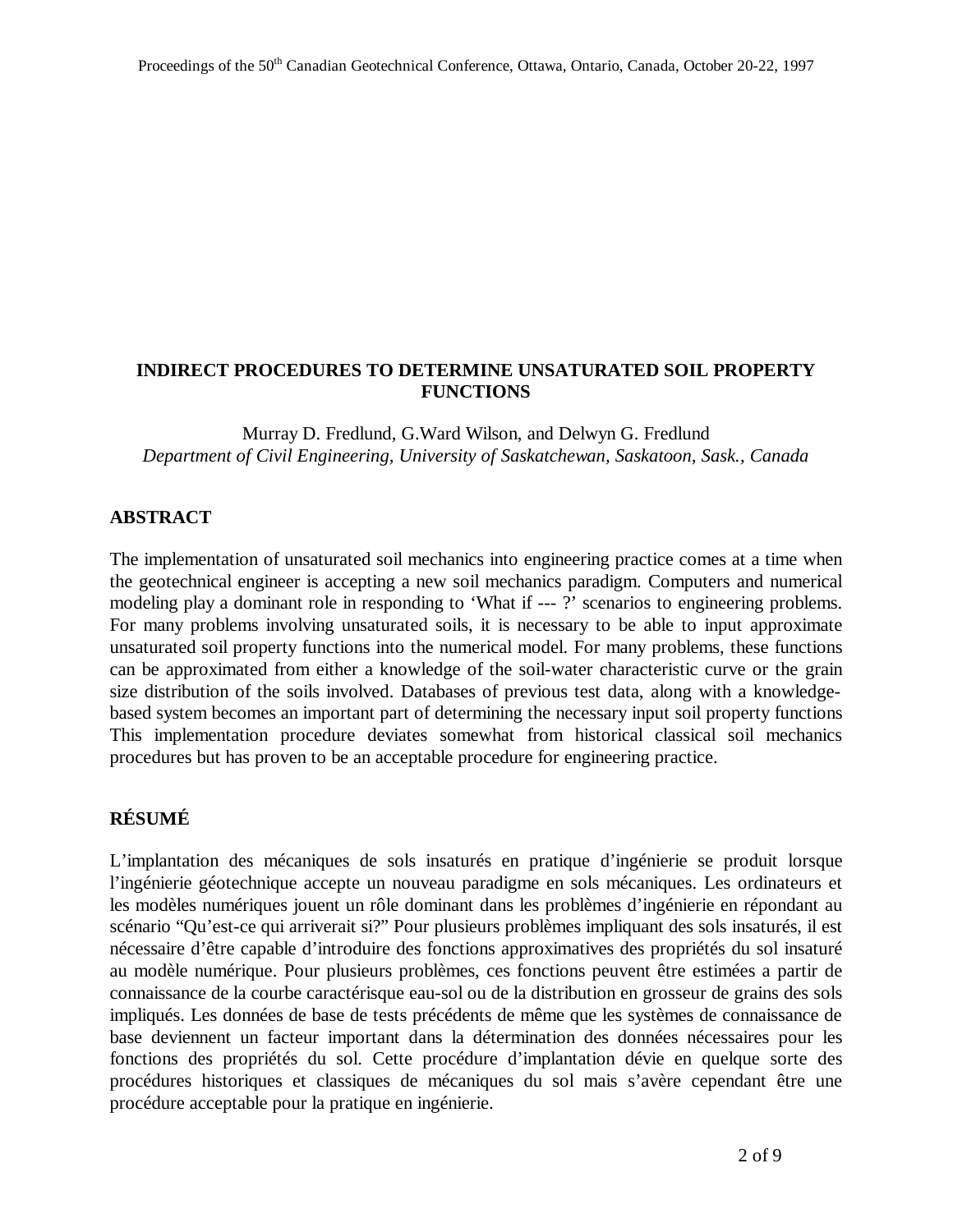#### **INTRODUCTION**

The characterization of unsaturated soil behavior in terms of two independent stress state variables appears to be generally accepted as evidenced from the proceedings of the First International Conference on Unsaturated Soils, Paris, France (1995). Theories have been formulated for the classic areas of i) seepage, ii) shear strength, and iii) volume change, for unsaturated soils (Fredlund, 1979). Constitutive relationships have been proposed for the classic areas of soil mechanics for saturated and unsaturated soils and in each case the soil properties become soil property functions.

The soil-water characteristic curve (relationship between water content and suction) has become of great value in estimating unsaturated soil property functions. The characterization of seepage, for example, in terms of a hydraulic head gradient and a coefficient of permeability function appears to be generally accepted (Fredlund, 1995). Figure 1 illustrates the relationship between the soil-water characteristic curve and the coefficient of permeability function for the unsaturated portion of the soil profile. The use of nonlinear soil property functions for analyzing unsaturated soils problems appears to be gaining general acceptance. This paper primarily addresses indirect procedures that can be used to estimate unsaturated soil property functions for use in the numerical modelling of saturated/unsaturated soil systems in engineering practice.



FIGURE 1 Visualization of the relationship between the coefficient of permeability function and the soil-water characteristic curve.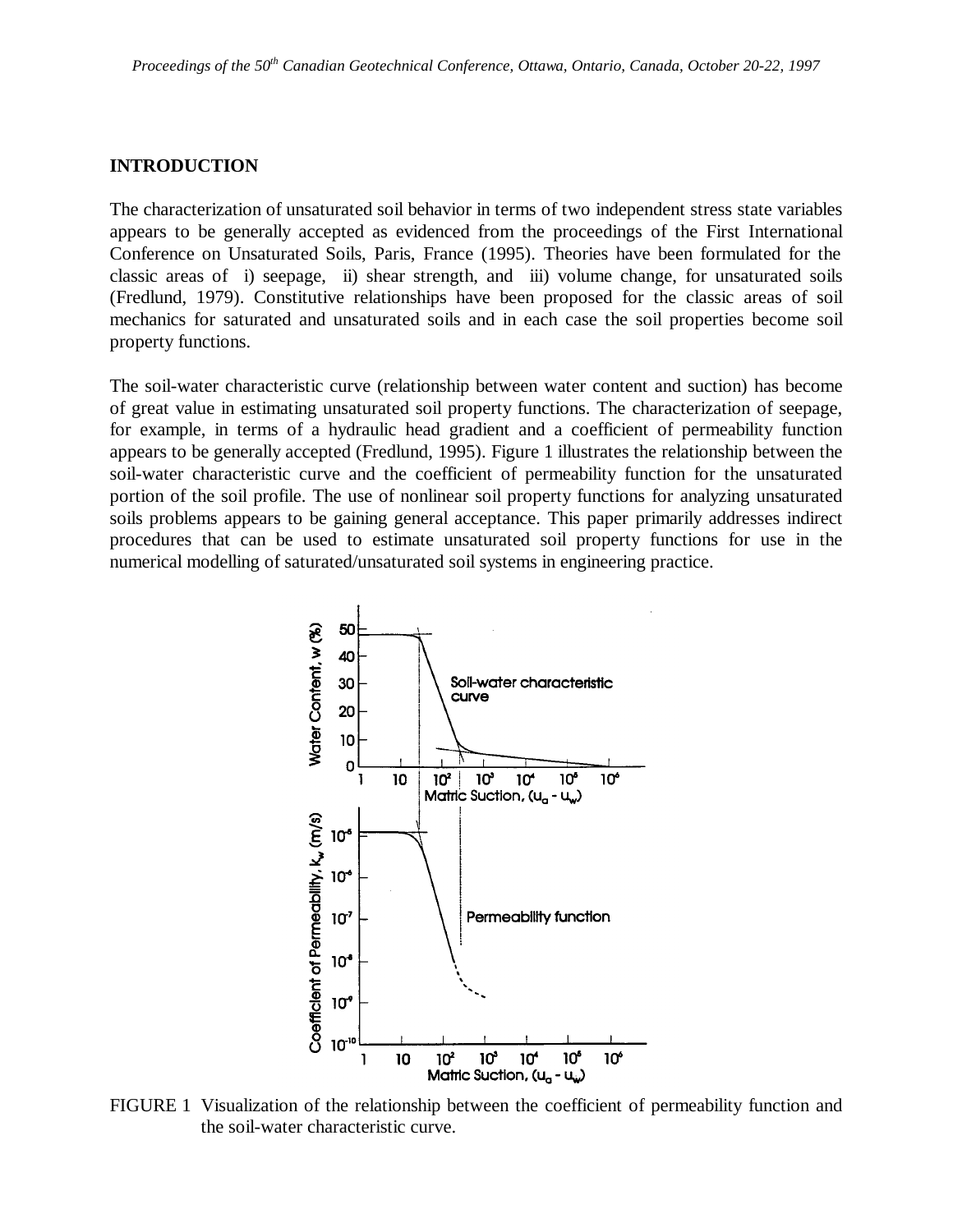#### **PROPERTIES OF THE SOIL-WATER CHARACTERISTIC CURVE**

The behavior of unsaturated soils (i.e., unsaturated soil property functions) are strongly related to the pore size geometry and the pore size distribution. The soil-water characteristic curve becomes a dominant relationship for understanding unsaturated soil behavior. The soil-water characteristic curve defines the degree of saturation corresponding to a particular suction in the soil and becomes a measure of the pore size distribution of the soil. Figure 2 shows the general features of the desorption and adsorption branches of a soil-water characteristic curve. An equation proposed by Fredlund and Xing (1994) to empirically best-fit the soil-water characteristic curve is as follows:

$$
\theta_{w} = C(u_{a} - u_{w}) \frac{\theta_{s}}{\left\{\ln\left[e + \left(\left(u_{a} - u_{w}\right)/a_{f}\right)^{n_{f}}\right]\right\}^{m_{f}}}
$$
 [1]

where:  $\theta_w$  = volumetric water content,  $\theta_s$  = volumetric water content at saturation, e = 2.718....... (  $u_a - u_w$  ) = soil suction,  $a_f$  = soil parameter approximating the air entry of the soil,  $n_f$  = soil parameter related to the rate of desaturation,  $m_f$  = soil parameter related to residual water content conditions,  $C(u_{a}-u_{w})$  = correction factor to ensure that the function goes through 1,000,000 kPa of suction at zero water content.

The soil-water characteristic curve can be used to compute approximate soil property functions for unsaturated soils. Examples are the coefficient of permeability function, the coefficient of water volume change function and the shear strength function (Fredlund, 1995). While it is relatively easy to measure the soil-water characteristic curve in the laboratory, it is still quite costly and the test has not found its way into most conventional soils laboratories. For this reason, an examination should be made of the possibility of using grain size distribution classification test data for the prediction of the soil-water characteristic curve.



FIGURE 2 Definition of variables associated with the soil-water characteristic curve.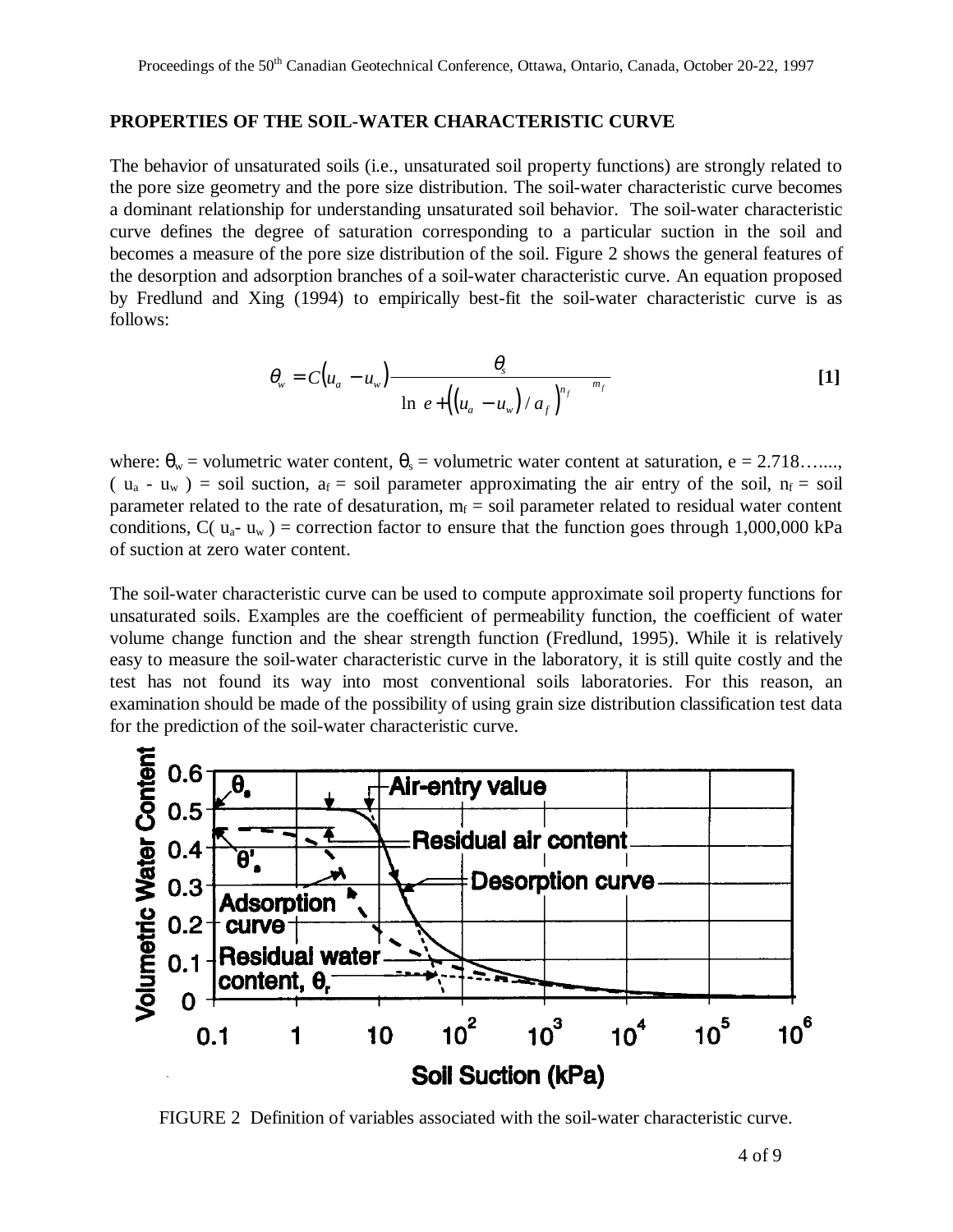### **APPROACHES TO OBTAIN UNSATURATED SOIL PROPERTY FUNCTIONS**

Several approaches can be taken towards the determination of unsaturated soil property functions (Fig. 3). The term, **unsaturated soil property functions,** refers to such relationships as: 1.) coefficient of permeability versus soil suction, 2.) water storage variable versus soil suction, and 3.) shear strength versus soil suction. Laboratory tests can be used as a direct measure of the required unsaturated soil property. For example, a (modified) direct shear test can be used to measure the relationship between matric suction and shear strength. These tests can be costly and the necessary equipment may not be available. Therefore, it may be sufficient to revert to an indirect laboratory test involving the measurement of the soil-water characteristic curve for the soil. The soil-water characteristic curve can then be used in conjunction with the saturated shear strength properties of the soil, to predict the relationship between shear strength and matric suction. Some accuracy will likely be lost in reverting to this approach; however, the trade-off between accuracy and cost may be acceptable for many engineering projects.

Figure 3 also shows the possibility of using a classification test for the prediction of the desired unsaturated soil property function. A classification test such as a grain size analysis is used to estimate the soil-water characteristic curve which in turn is used to determine the unsaturated soil property function. A theoretical curve could be fitted through the data from a grain size analysis (Fig. 4). The theoretical grain size curve is then used for predicting the soil-water characteristic curve. A comparison of the predicted soil-water characteristic curve with experimental data is shown in Fig. 5. While there may be a further reduction in the accuracy of the predicted unsaturated soil property function, the engineer must assess whether or not the approximated soil function is satisfactory for the analyses which must be performed.



FIGURE 3 Approaches that can be used in the laboratory to determine the unsaturated soil properties.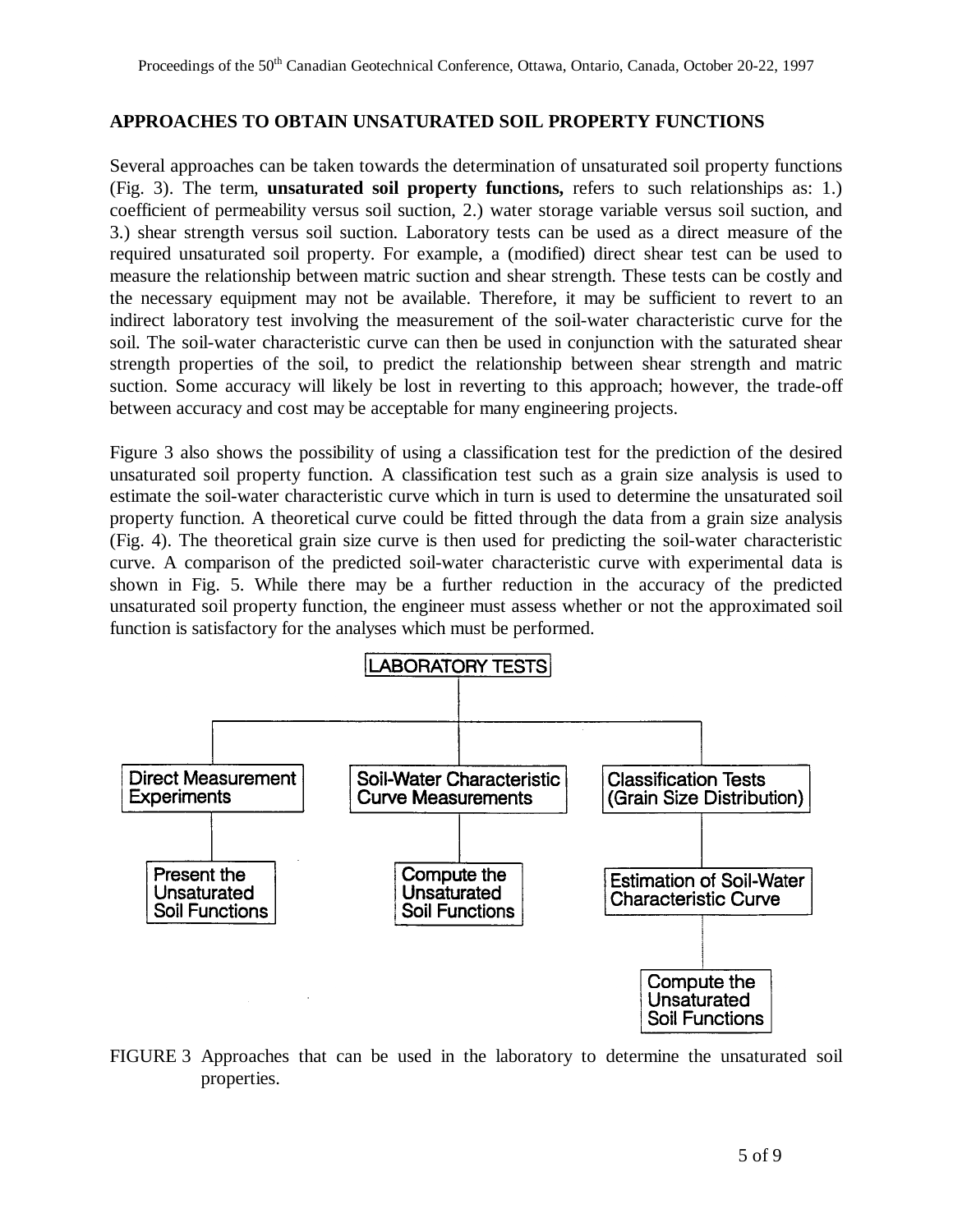

FIGURE 4 Grain-size distribution curve fit for a sand (#10720).



FIGURE 5 Comparison between experimental and predicted soil-water characteristic curves for sand #10720.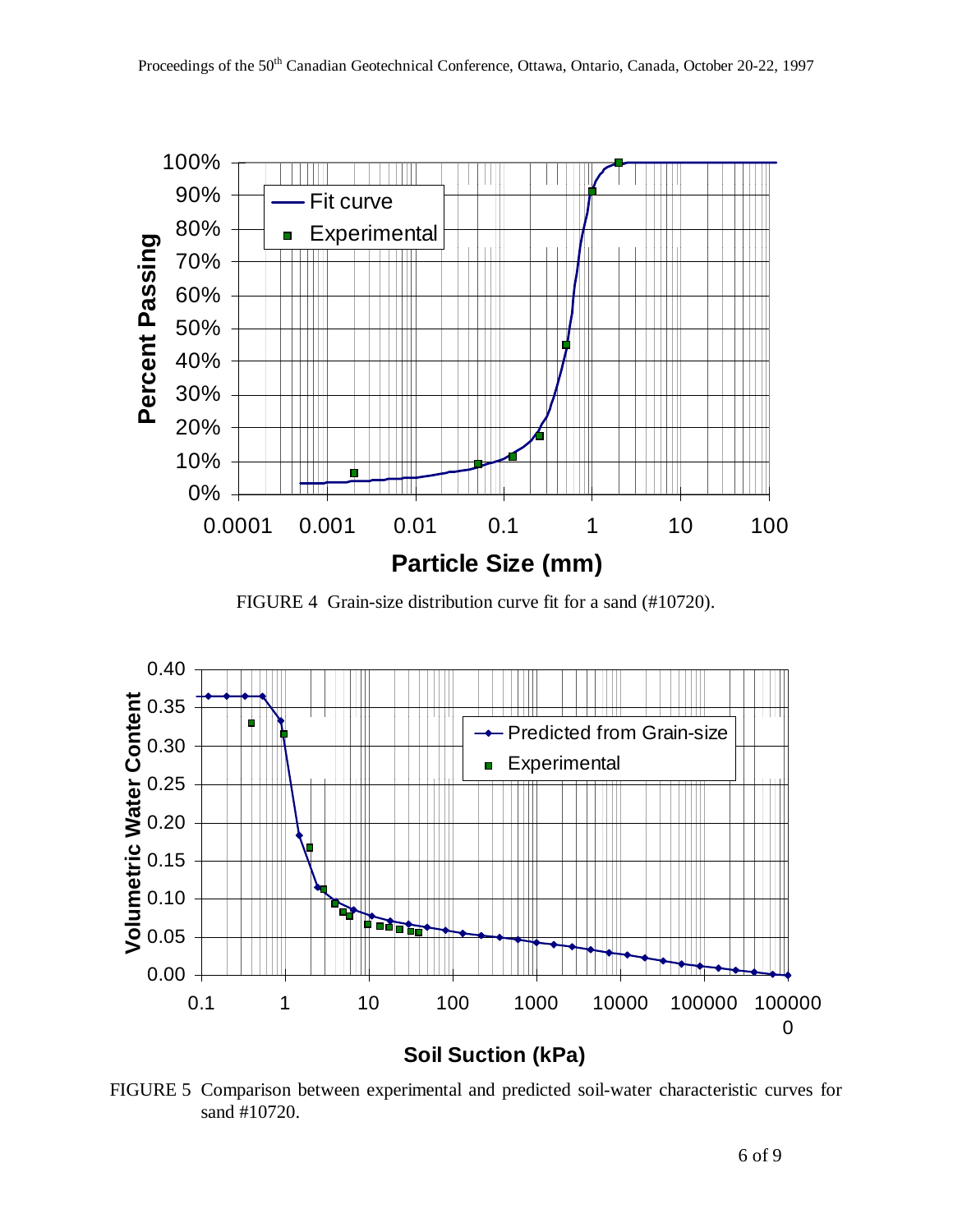Figure 6 illustrates how one of several approaches can be used to determine the unsaturated soil property functions when using the classification and/or soil-water characteristic curve in conjunction with a knowledge-based system, to compute the unsaturated soil property functions. Plausible procedures can best be viewed within the context of a database of soil-water characteristic curve information and a knowledge-based system. Ongoing use is made of data accumulated from other laboratory studies. The first suggested procedure involves matching measured soil-water characteristic curves with soil-water characteristic curves already in the database. The measured soil-water characteristic curves can be either used to compute unsaturated soil property functions or can be used to select unsaturated soil property functions already in the database.

The second suggested procedure involves matching measured classification properties (i.e., grain size curves) with classification properties already in the database. Once one or more similar soils have been found, corresponding soil-water characteristic curves can be retrieved from the database. These soil-water characteristic curves data can be used to compute suitable unsaturated soil property functions or existing unsaturated soil property functions can be retrieved from the database.



FIGURE 6 Approaches that can be used to determine the unsaturated soil property functions when using classification tests and a data base.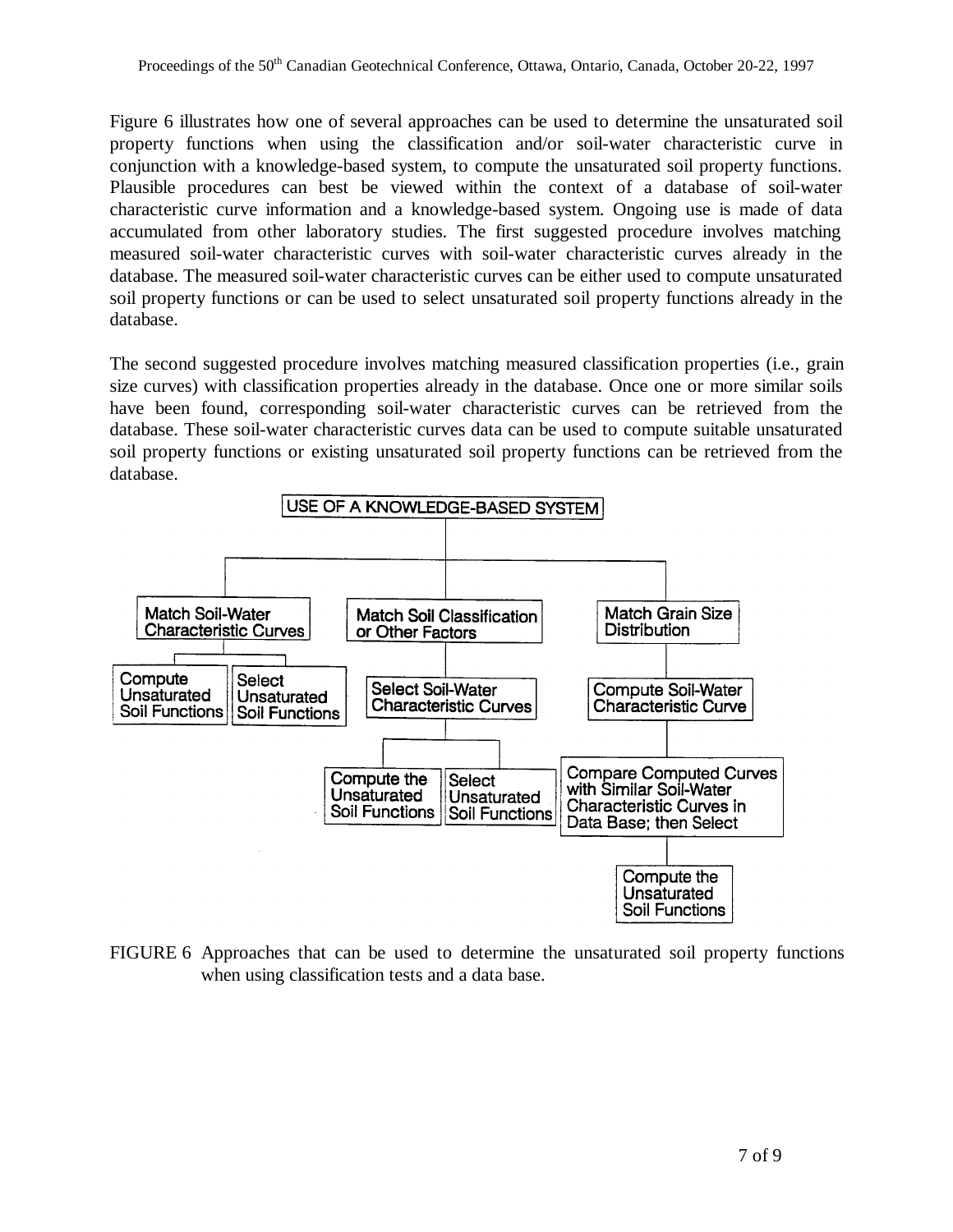The third suggested procedure involves working directly with the measured grain size curve. There may also be some value in comparing the grain size curve to grain size curves in the database. Soil-water characteristic curves can then be computed and compared to soil-water characteristic curves in the database. A decision must be made regarding a reasonable soil-water characteristic curve and then the unsaturated soil property functions can be computed. Each of the above suggested procedures becomes increasingly less precise.

#### **ANALYTICAL CHARACTERIZATION OF THE GRAIN SIZE DISTRIBUTION CURVE**

The mathematical equation form that is used for describing the soil-water characteristic curve can also be used for fitting the grain size curve. One of several equation forms could be used; however, reference will only be made Eq. [1] since it has the ability to independently characterize the two extremes of the function. As such, the portion describing the coarse fraction can be different in character from that describing the fine fraction. Three parameters and a correction factor are used to define the mathematical function. The meaning of the parameters can be described in relation to the soil-water characteristic curve but these parameters need to be redefined with respect to the grain size curve.

$$
P = C(d_r) \frac{100}{\left\{\ln \left[e + ((d)/a_s)^{n_s}\right]\right\}^{m_s}}
$$
 [2]

where: P = percent passing,  $100$  = represents 100 percent passing, e = 2.718...., d = diameter of the particles in mm,  $a_s$  = parameter approximating the large particle in the distribution,  $n_s$  = parameter related to the uniformity of the particle size distribution and is similar to the uniformity coefficient,  $C_u$ ,  $m_s$  = parameter related to residual particle sizes,  $C(d_r)$  = correction factor to ensure that the function goes through a lower limit particle diameter (e.g., 0.00001 mm).

The grain size curve parameters, (i.e.,  $a_s$ ,  $n_s$  and  $m_s$ ) can be obtained by performing best-fit studies on existing databases. Figure 7 shows several grain size curves for soil ranging from fine to coarse and from well-graded to poorly graded. Each of the grain size curves was best-fit with the above Eq. [2] along with the appropriate grain size curve parameters. These grain size parameters are useful when attempting to perform a search for similar soils in an existing database. The grain size curve parameters allow the grain size distribution of a soil to be represented as a continuous mathematical function for further analysis. The grain size curve can provide valuable information on the pore size distribution of the soil. This is true only to a degree, and the volume-mass properties as well as a "packing factor" must be taken into consideration (Fredlund et al, 1977).

#### **REFERENCES**

Fredlund, D. G. (1995), "The Scope of Unsaturated Soils Problems", Proc. First Int. Conf. on Unsaturated Soils, Paris, September 6 - 8, Vol. 3.